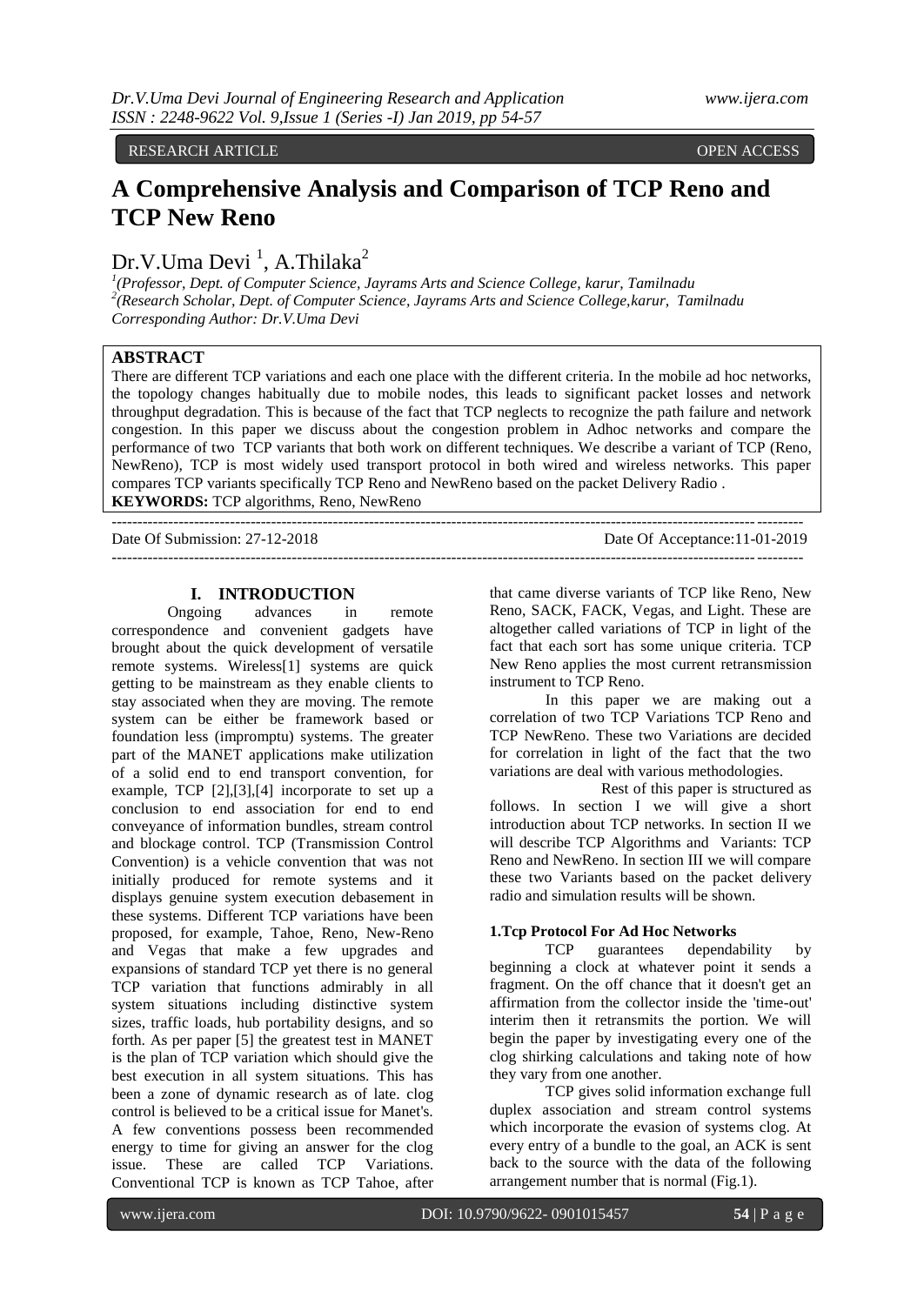

**Figure-1** Flow control based on congestion window

#### **1.1. Slow Start**

TCP bundle transmissions are timed by the approaching affirmations. Anyway there is an issue when an association first begins up cause to have affirmations you need information in the system and to place information in the system you require affirmations. Moderate begins recommends that the sender set the clog window to 1 and after that for each ACK got it increment the CWD by 1. so in the first round excursion time(RTT) we send 1 parcel, in the second we send 2 and in the third we send 4. Consequently we increment exponentially until the point that we lose a parcel which is an indication of blockage. When we experience clog we diminishes our sending rate and we lessen blockage window to one. Also, begin once again once more. Sooner or later the limit of the web can be come to, and a middle switch will begin disposing of bundles. This tells the sender that its blockage window has gotten excessively vast.

#### **1.2. Congestion avoidance**

New RENO is a slight modification over TCP-RENO. It can recognize various package setbacks and along these lines is fundamentally increasingly profitable that RENO if there should be an occurrence of various bundle disasters. The brisk transmit organize is proportional to in Reno. The refinement in the speedy recovery arrange which mulls over various re-transmissions in new-Reno. Obstruct can happen when data arrives on a noteworthy pipe (a speedy LAN) and gets passed on a smaller pipe (a slower WAN). Obstruct can similarly happen when diverse data streams meet up at a switch whose yield limit isn't actually the total of the wellsprings of information. Obstruct avoidance is a way to deal with oversee lost bundles. In the Obstruct Avoidance computation a retransmission clock ending or the social affair of duplicate ACKs can surely hail the sender that a framework blockage condition is going on. The sender expeditiously sets its transmission window to one part of the present window gauge (the base of the blockage window and the authority's

advanced window measure), anyway to something like two sections. In case blockage was exhibited by a timeout, the obstruct window is reset to one segment, which normally puts the sender into Moderate Start mode. If blockage was shown by duplicate ACKs, the Brisk Retransmit and Fast Recovery computations are gathered.



**Figure-2:** Slow start and congestion avoidance

#### **1.3. Fast retransmit**

Right when a duplicate ACK is gotten, the sender does not know whether it is in light of the fact that a TCP parcel was lost or fundamentally that a section was conceded and escaped ask for at the beneficiary. Routinely near two or three duplicate ACKs should be gotten when fundamental out of demand conditions exist. The TCP sender will expect enough time has snuck past for all parts to be fittingly re-asked for by the manner in which that the gatherer had enough time to send three duplicate ACKs. At whatever point no less than three duplicate ACKs are gotten, the sender does not believe that a retransmission clock will end before retransmitting the bit (as shown by the circumstance of the duplicate ACK in the byte stream). This system is known as the Fast Retransmit figuring and was first described in [6]. Rapidly following Snappy Retransmit is the Brisk Recovery computation.

#### **1.4. Fast recovery**

It is an enhancement that permits high throughput under moderate clog, particularly for substantial windows. The receipt of the copy ACKs reveals to TCP something other than a parcel has been lost. Since the recipient can possibly produce the copy ACK when another fragment is gotten, that section has left the system and is in the beneficiary's cushion. The quick retransmit and quick recuperation calculations are generally executed together as pursues. [7]

1. At the point when the third copy ACK in succession is gotten, set ssthresh to esteem: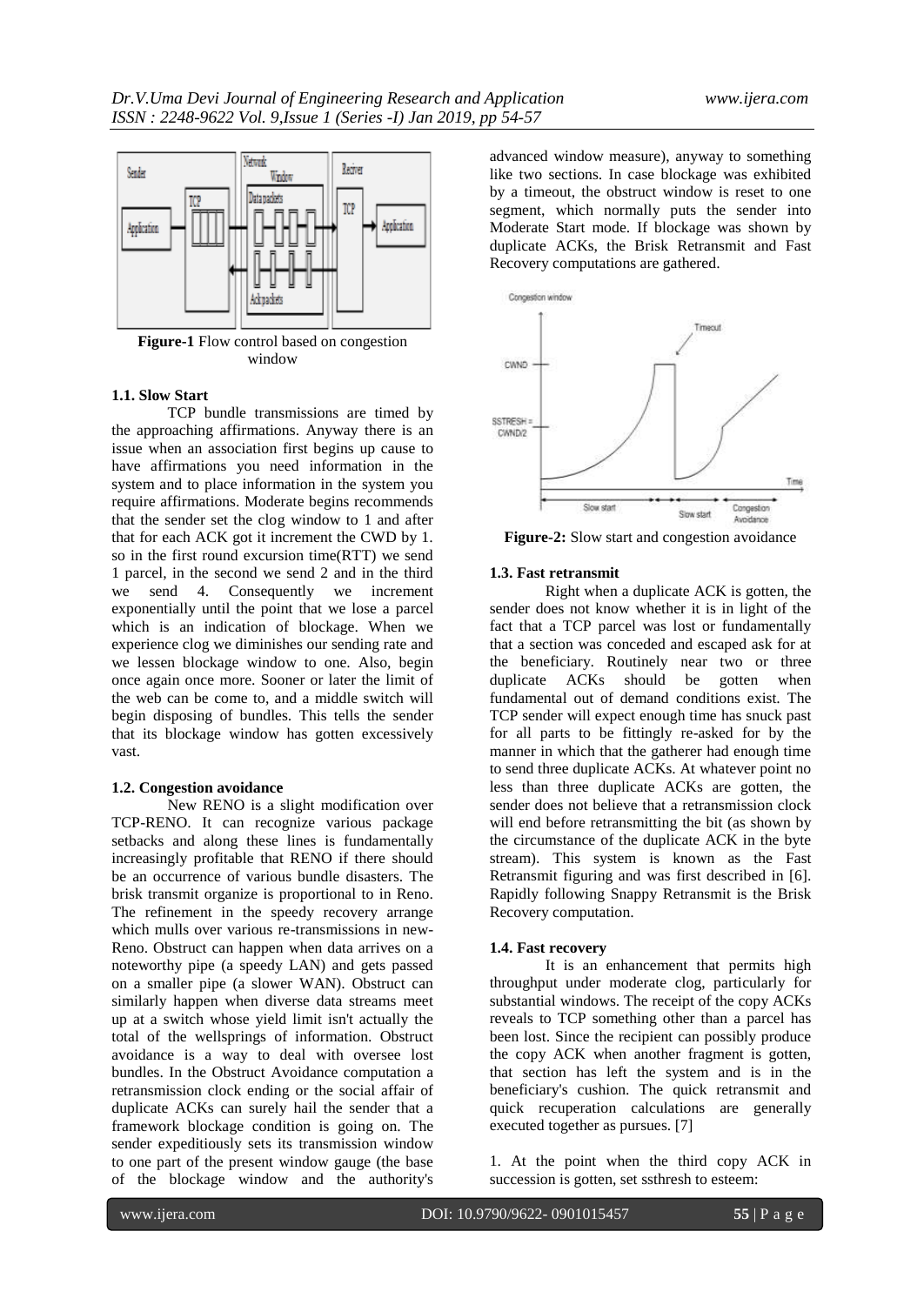#### $ssth = min (cwnd/2, 2 MSS)$  (1)

Retransmit the missing fragment. Set cwnd to ssthresh in addition to multiple times the portion estimate. This expands the blockage window by the quantity of fragments that have left the system and which the opposite end has stored.

2. Each time another copy ACK arrives, increase cwnd by the section measure. This swells the blockage window for the extra section that has left the system. Transmit a bundle, whenever permitted by the new estimation of cwnd:

## $\text{cwnd} = \text{ssth} + \text{no. of}\ \text{dupacks received}\ (2)$

3. At the point when the following ACK arrives that recognizes new information, set cwnd to ssthresh (the esteem set in stage 1). This ACK ought to be the affirmation of the retransmission from stage 1, one round-trip time after the retransmission. Also, this ACK ought to recognize all the middle of the road portions sent between the lost bundle and the receipt of the primary copy ACK. This progression is blockage shirking, since TCP is down to one-a large portion of the rate it was at when the parcel was lost.

## **II. DESCRIPTION OF TCP VARIANTS 2.1. TCP Reno**

In TCP Reno[9] after the first retransmit the correspondence way pipe does not gets unfilled as in TCP Tahoe. Moreover, thusly it keeps up a key partition from move back begin to fill it again after a bundle hardship. Precisely when a solitary bundle is lost from a window of information, Reno keeps up it by Rapid Recuperation instrument.

In Reno when three DUPACK are gotten it is typical that zone was lost and that segment is transmitted without sitting tight for timeout. Something exceptional that is essential in Reno is that it doesn't lessen the blockage window to 1 since it drains the pipe rather it applies Smart Retransmit. The inadequacy with TCP Reno is it doesn't perform well if there should develop an occasion of different bundle disasters since they are hard to recognize.

## **2.2.NEW-RENO**

New RENO is a slight change over TCP-RENO. It can see particular bundle fiascos and in this manner is significantly progressively proficient that RENO if there ought to be an event of various package difficulties. The quick transmit arrange is equivalent to in Reno. The refinement in the quick recuperation sort out which considers different retransmissions in new-Reno. At whatever point new-Reno enters fast recuperation it watches the maximums separate which is awesome. The energetic recuperation arrange continues as in

Reno, at any rate when another ACK is gotten then there are two cases:

On the off chance that it ACK's start and end the zones which were astounding when we entered fast recuperation by then it leaves smart recuperation and sets CWD to ssthresh and proceeds with stop up evasion like Tahoe.

On the off chance that the ACK is a halfway ACK, it finds that the going with part in line was lost and it re-transmits that section and sets the measure of copy ACKS found the opportunity to zero. It leaves Smart recuperation when the majority of the information in the window is seen [8].



## **III. COMPARISON OF TCP VARIANTS 3.1. Simulation Environment**

All the reproduction work is completed utilizing TCP variations (Reno, NewReno) with DSR steering convention .System traffic is given by utilizing Record Exchange Convention (FTP) application. Record Exchange Convention (FTP) speaks to the Document Exchange Convention server and customer.

| <b>Table 1:</b> simulation environment         |
|------------------------------------------------|
| <b>Mobility model Random Way Point</b>         |
| Minimum speed 0 mps                            |
| Maximum 30 mps                                 |
| Pause time 5s, 10s, 15s, 20s, 25s, 30s.        |
| Simulation Time 200s                           |
| <b>Terrain</b>                                 |
| Coordination $1500 * 1500$ m                   |
| <b>Connection</b>                              |
| FTP (File transfer protocol): 41 (client) to 1 |
| (server)                                       |
| Item size 512(byte)                            |